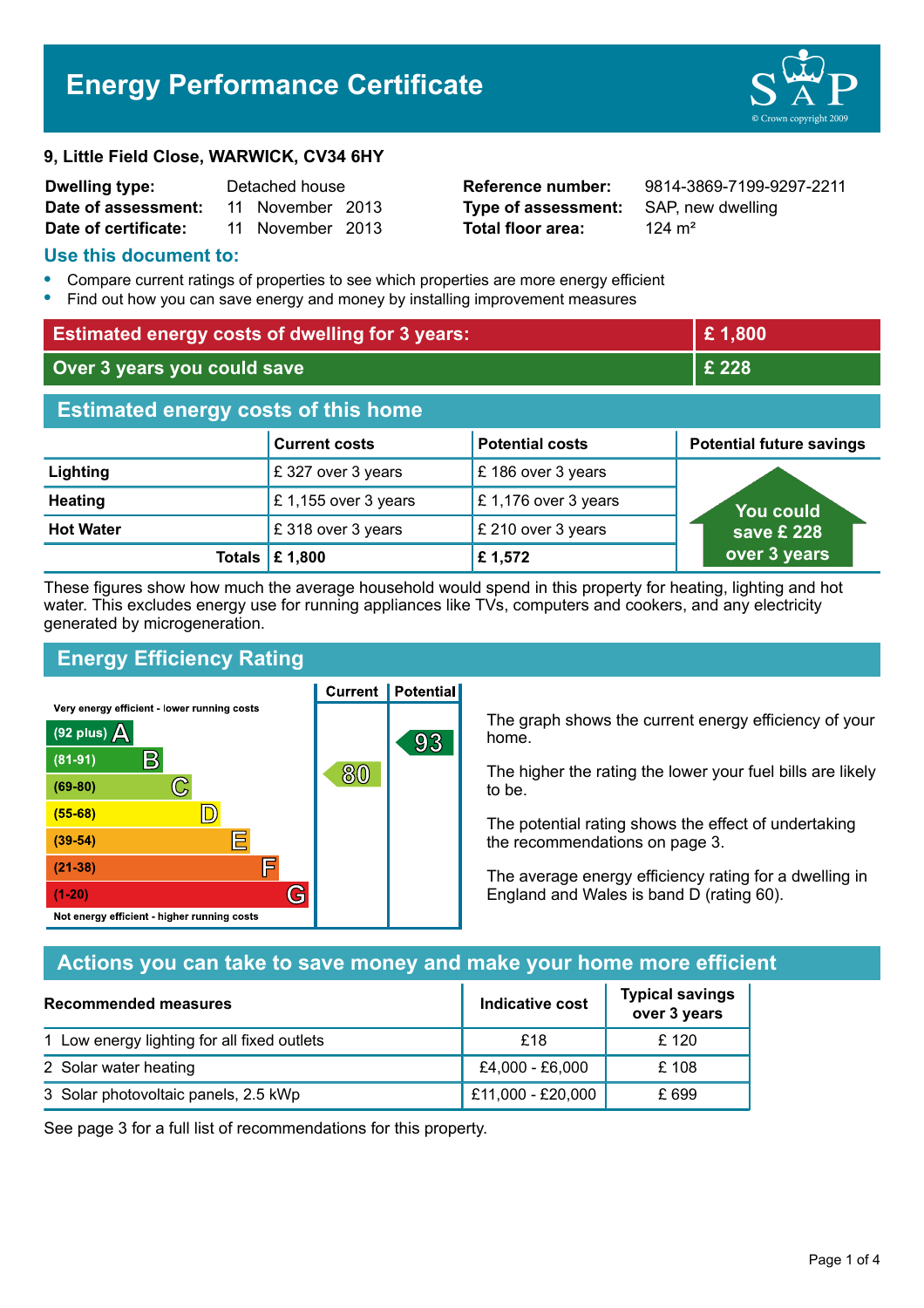#### 9, Little Field Close, WARWICK, CV34 6HY

### 11 November 2013 RRN: 9814-3869-7199-9297-2211

**Energy Performance Certificate**

## **Summary of this home's energy performance related features**

| <b>Element</b>        | <b>Description</b>                                                | <b>Energy Efficiency</b> |
|-----------------------|-------------------------------------------------------------------|--------------------------|
| Walls                 | Average thermal transmittance 0.29 W/m <sup>2</sup> K             | *****                    |
| Roof                  | Average thermal transmittance 0.17 W/m <sup>2</sup> K             | ★★★★☆                    |
| Floor                 | Average thermal transmittance 0.22 W/m <sup>2</sup> K             | ★★★★☆                    |
| Windows               | High performance glazing                                          | *****                    |
| Main heating          | Boiler and radiators, mains gas                                   | ★★★★☆                    |
| Main heating controls | Programmer, room thermostat and TRVs                              | ★★★★☆                    |
| Secondary heating     | None                                                              |                          |
| Hot water             | From main system                                                  | ★★★★☆                    |
| Lighting              | Low energy lighting in 25% of fixed outlets                       | ★★★☆☆                    |
| Air tightness         | Air permeability 4.3 m <sup>3</sup> /h.m <sup>2</sup> (as tested) | ★★★★☆                    |

Thermal transmittance is a measure of the rate of heat loss through a building element; the lower the value the better the energy performance.

Air permeability is a measure of the air tightness of a building; the lower the value the better the air tightness.

Current primary energy use per square metre of floor area: 102 kWh/m² per year

## **Low and zero carbon energy sources**

Low and zero carbon energy sources are sources of energy that release either very little or no carbon dioxide into the atmosphere when they are used. Installing these sources may help reduce energy bills as well as cutting carbon. There are none provided for this home.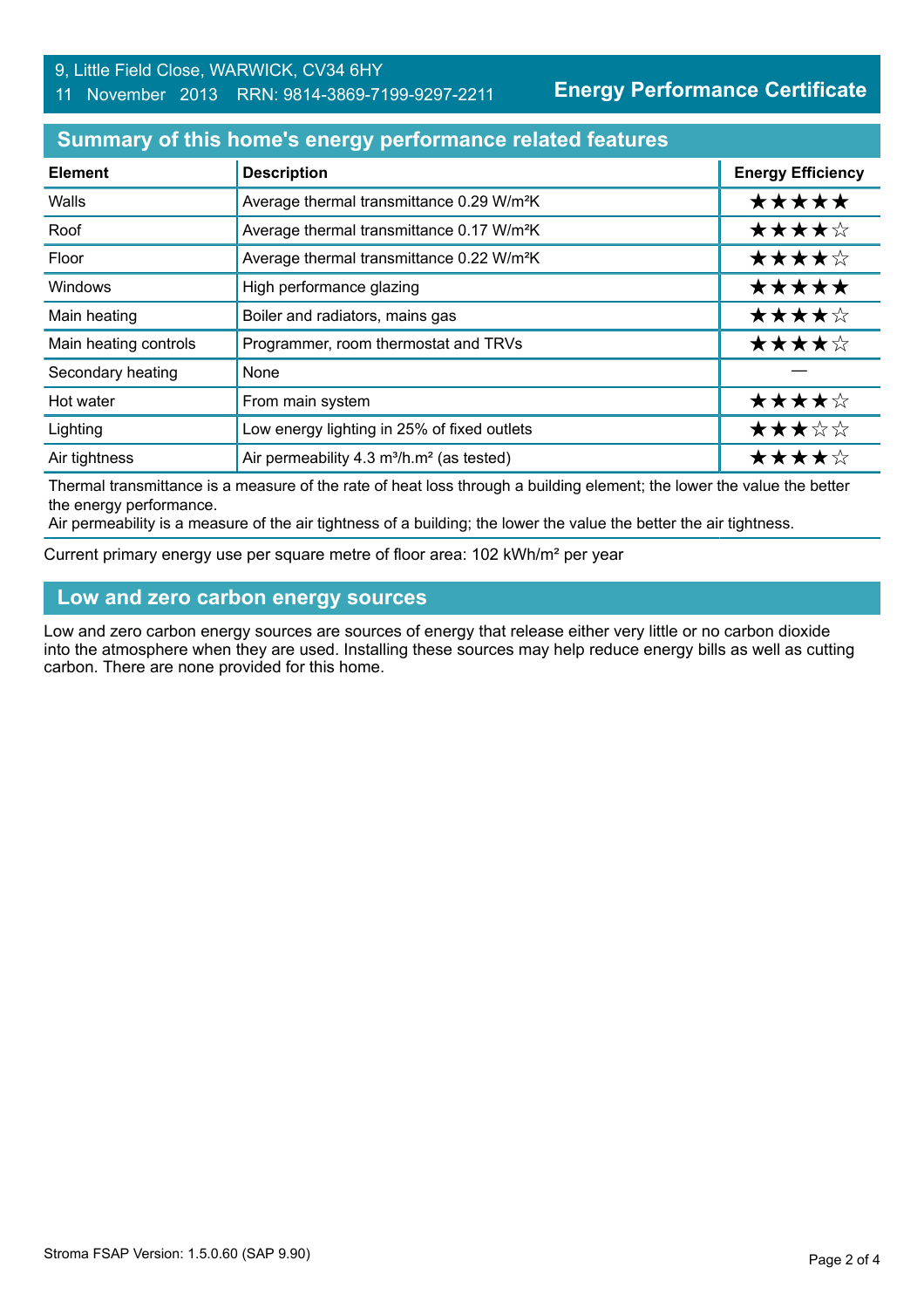### 9, Little Field Close, WARWICK, CV34 6HY 11 November 2013 RRN: 9814-3869-7199-9297-2211

## **Recommendations**

The measures below will improve the energy performance of your dwelling. The performance ratings after improvements listed below are cumulative; that is, they assume the improvements have been installed in the order that they appear in the table. Further information about the recommended measures and other simple actions you could take today to save money is available at **www.direct.gov.uk/savingenergy**. Before installing measures, you should make sure you have secured the appropriate permissions, where necessary. Such permissions might include permission from your landlord (if you are a tenant) or approval under Building Regulations for certain types of work.

| <b>Recommended measures</b>               | <b>Indicative cost</b> | <b>Typical savings</b><br>per year | <b>Rating after</b><br>improvement |
|-------------------------------------------|------------------------|------------------------------------|------------------------------------|
| Low energy lighting for all fixed outlets | £18                    | £40                                | <b>B81</b>                         |
| Solar water heating                       | £4,000 - £6,000        | £ 36                               | <b>B82</b>                         |
| Solar photovoltaic panels, 2.5 kWp        | £11,000 -<br>£20,000   | £ 233                              | <b>B90</b>                         |
| Wind turbine                              | £1,500 - £4,000        | £ 83                               | A93                                |